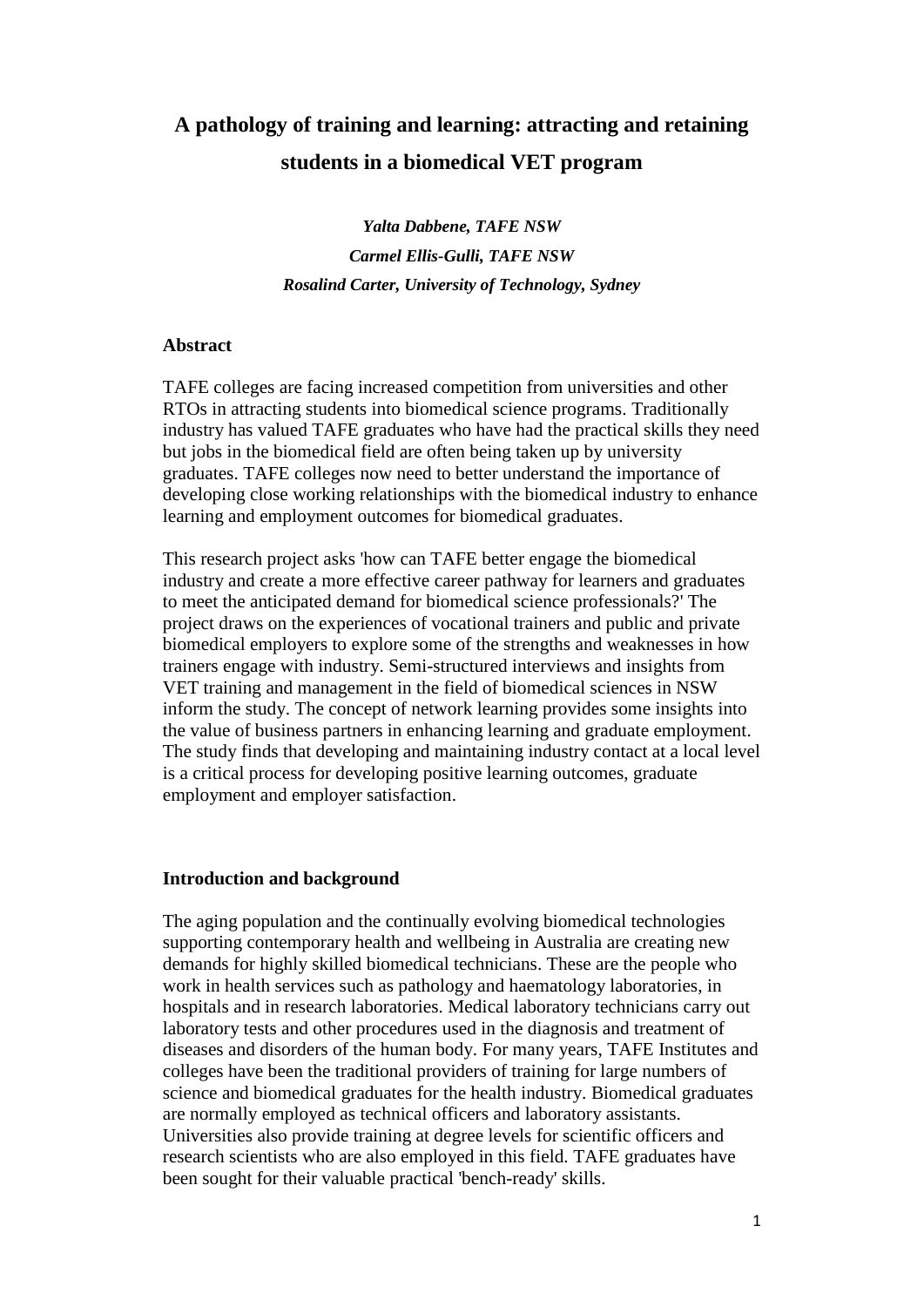Community perception that university degrees are more valuable than TAFE qualifications prevails in most States in Australia. However, a number of industry representatives have indicated that they prefer TAFE Diploma qualified graduates with broad ranging practical skills, compared to degree qualified graduates. However, several universities are now increasing the number of places they make available in biomedical courses and students who would once have chosen to enrol in a TAFE qualification are now beginning to make university their first choice. In addition commonwealth government funding for TAFE, from 2014, will be based on the number of students who fully complete subjects / units and courses [\(State Training Services 2013, p.](#page-9-0)  [47\)](#page-9-0).This is different to the current funding arrangements where TAFE is funded on the number of enrolments regardless of the extent of student participation and completion. In the current training environment, there is increasing competition between vocational training providers to attract students in a wide range of courses including biomedical courses. To maintain its market share of students, TAFE now needs to more energetically promote its training programs to industry bodies and local businesses to attract and to retain students.

A need for multi-skilled employees in biomedical science has been identified in recent industry reports. This is consistent with broader trends in the community service and health industry. The TAFE NSW Industry Training Profile 2013 indicates that the emerging consumer-directed and person-centred service models, reported in the Community Services and Health Industry Skills council environmental scan in 2012, is blurring the lines between community services and health industries. This is creating a need for health, allied health and medical workers to develop multiple skills and work in interdisciplinary teams. Overall the community services industry training area is expected to grow as population growth, ageing and chronic disease increase [\(TAFE NSW Strategy](#page-9-1)  [2012\)](#page-9-1).

As a vocational education and training organisation, TAFE NSW is expected by national regulators to consult widely with business and industry to ensure that government funded training is relevant and meets the need of the prevailing economic environment. Industry consultation enables TAFE NSW to develop appropriate learning and assessment materials to prepare graduates for employment and progression to higher level qualifications. Preparation for work is an attractive part of the learning package for students and employers.

In developing TAFE programs, TAFE education advisory units liaise with industry groups to ensure course delivery and outcomes meet their needs. This expected and realised consultation is reflected in VET course 'Scope' documents. It is also expected that TAFE Institutes and colleges continuously consult with business and industry throughout the delivery of programs to ensure currency in training and assessment.

Evidence from recent national and State graduate outcome surveys indicates that high satisfaction levels among employers will stimulate reciprocal positive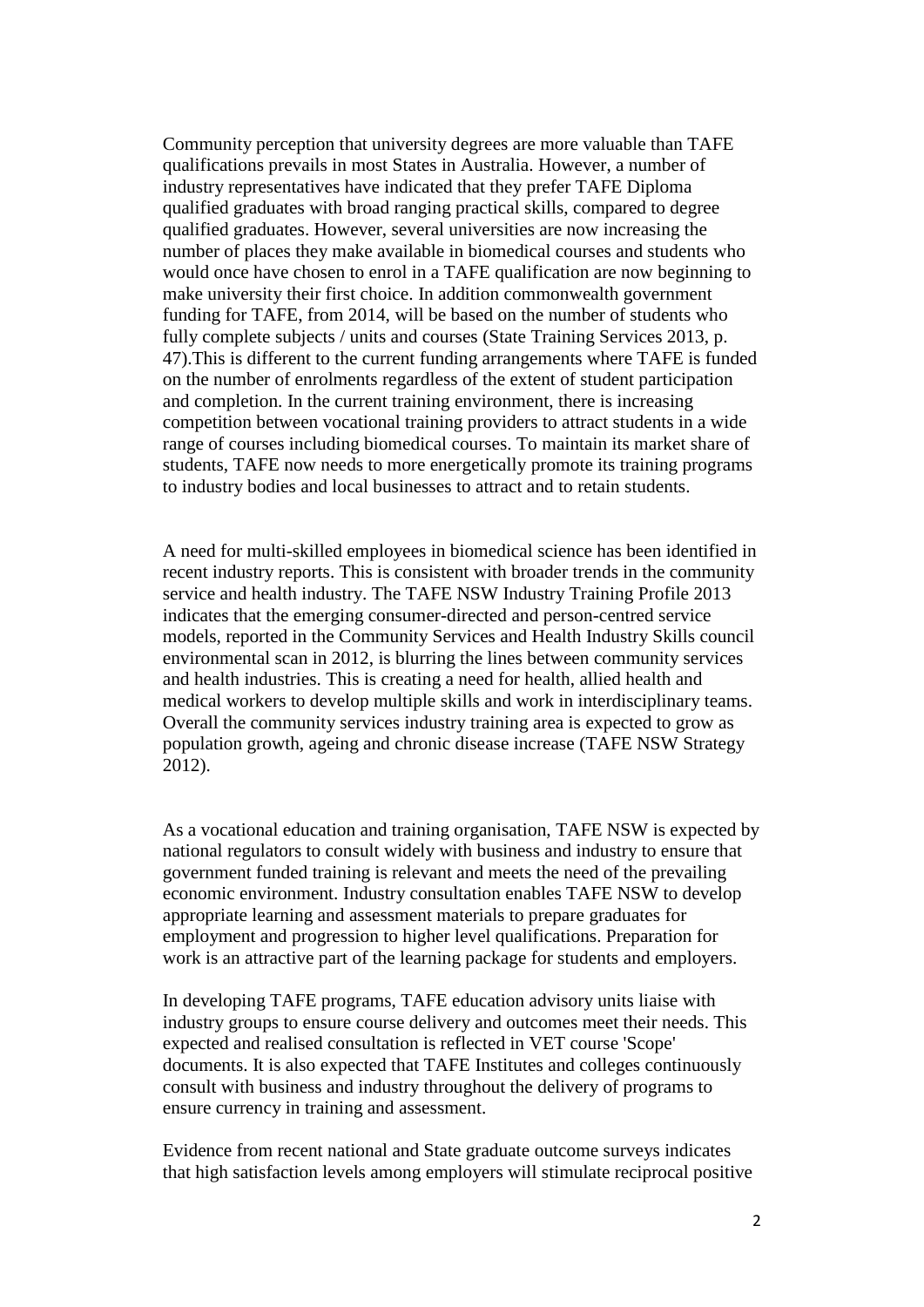graduate outcomes in terms of wages and progression [\(Karmel & Nguyen](#page-9-2)  [2006\)](#page-9-2). Positive outcomes can then be leveraged by training organisations to attract and retain VET students in an increasingly competitive training environment. However, a range of factors can also influence student choice of trainer and qualification including employment potential, promotion requirements, personal interest and to change career [\(Karmel & Nguyen 2006\)](#page-9-2). Still, other reasons can be attributed to the perceived lower value of a VET qualification compared to a higher perceived value of a university degree and the duration, flexibility and cost of the course. In addition, access to commence a university degree has been made more attainable in recent years by an uncapping of university places in a range of course areas including the Allied Health discipline which includes biomedical qualifications. The most critical factor in how learners choose training programs is the nature of the employment opportunities following completion of courses [\(Karmel & Nguyen 2006;](#page-9-2) [TAFE](#page-9-1)  [NSW Strategy 2012\)](#page-9-1).

The relationship between a training organisation and industry is therefore pivotal in attracting and retaining students and for creating future employment and progression opportunities. The national compliance environment and the continuously increasing need for and changing nature of biomedical practices emphasises the need for training organisations to manage effective industry partnerships. It also emphasises the need for training organisations to have the capacity to understand and implement changes required by both large and small enterprises.

In consideration of the background issues and rationale for looking at the relationship between RTOs and industry, this research project focuses on the value of, and some of the strengths and weaknesses in, managing the learning partnership with industry. This partnership is viewed through the lens of network learning to uncover factors which drive TAFE NSW to develop its networks. Some key themes in contemporary literature are outlined in the next section. This is followed by an outline of the research design, data collection methods, analysis and discussion. A summary of important issues, considerations and ways forward are outlined in the concluding statements.

# **The role of business networks in addressing training needs**

Studies have been conducted in the last decade that document change in the educational sector since the introduction of national training packages to deliver industry led content. The shift in control of content from educators to industry is predicated on close consultation and contact with industry at National, State and local levels. Harris and Simons [\(2006, p. 479\)](#page-9-3) notes that employers often exert significant influence on training providers to customise, not only content but also, how programs are delivered. Another important observation made by Simons and Harris (2006) concerns the changing roles of VET trainers and educators. They suggest that there are implications for educators who are urged to 'get out into industry' in order to increase not only technical currency but engage with local employer needs. These implications include that VET trainers are being challenged to relearn their roles to operate in new workplace contexts.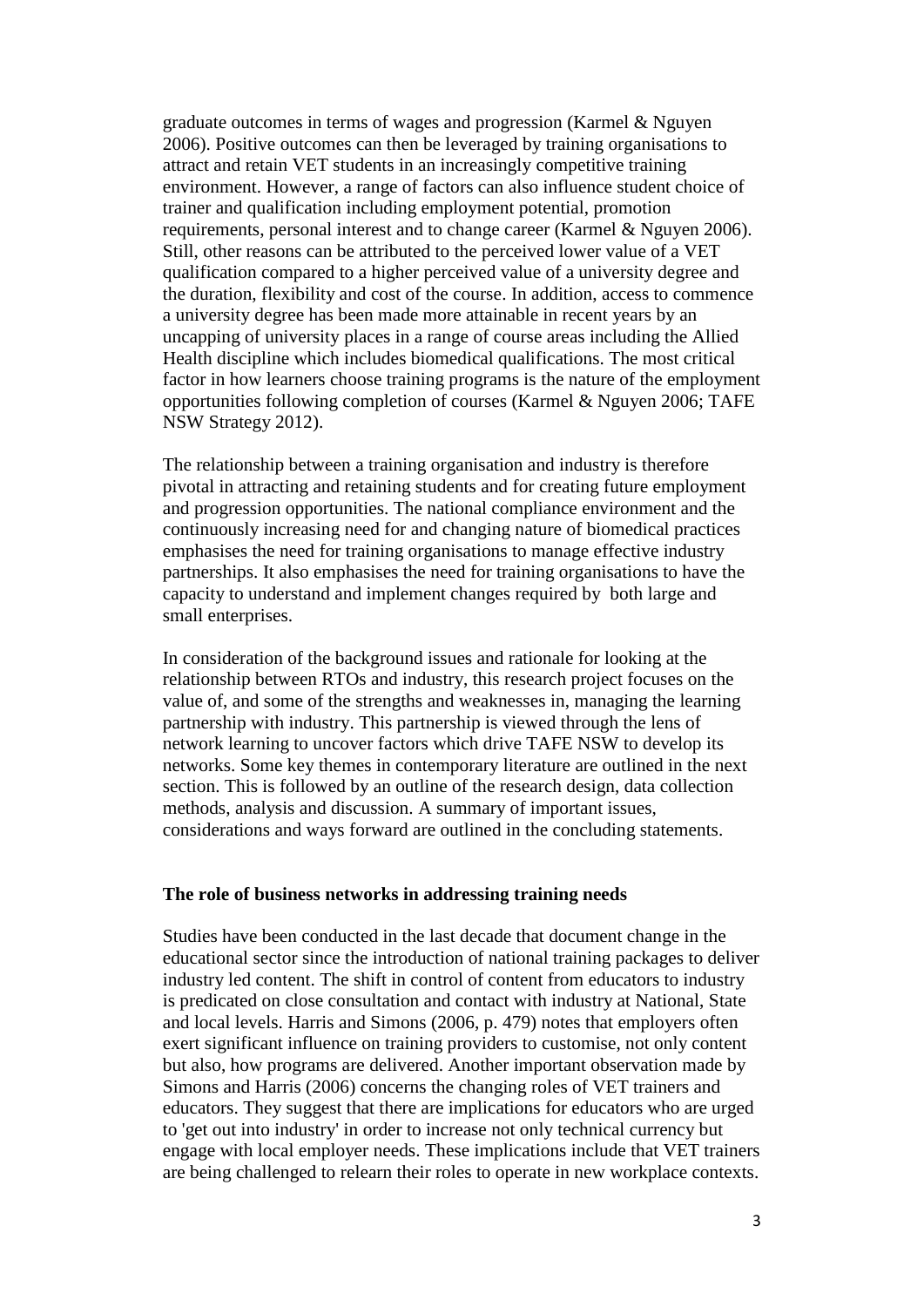Simons [\(2001 in Harris & Simons 2006\)](#page-9-3) also points out that the modern VET environment demands a new form of 'professionalism' where practitioners are reflexive, critical and are able to act to create, and recreate, learning systems through their work in new partnerships. But Harris and Simons also argue that working in new ways with industry is an underdeveloped concept in Australia and one which needs to be explored further. Others note that there is a need for strengthening local level business relationships and diversifying the role of the practitioner in the modern VET environment (Seddon & Billett 2004 and Callan & Ashworth 2004 in Harris and Simons 2006). This is in contrast to the current view that VET practitioners are 'technicians' who deliver and maintain training services. with other key parties. One way VET practitioners can build their skills to operate in the new VET environment is to develop new working relationships with local businesses.

Harris and Simons examine these new roles and relationships with businesses within the context of learning-network theory. Network learning theory provides a framework with which to examine relationships between learners and organisational processes within a workplace and the various tensions that exist between different learning systems. Close cooperation between managers and employers boosts opportunity for joint development of knowledge, opportunity for reflection. Networks offer rich sourced of ideas, experiences and inspiration. Importantly learning networks offer local solutions that better support the needs of specific groups [\(Tell & Halila 2001\)](#page-9-4).

However, Roffey et al (1996 in Billett 2004, p.13) contest this claiming that small businesses are frequently concerned that the policies and provisions of vocational education fail to serve their interests claiming that large enterprises' needs predominate. Similarly, Billett [\(2004, p. 14\)](#page-9-5) argues, that in the area of vocational education and training, the influence on policy exerted by business is not always broadly representative. This present research paper attempts to further investigate this argument within the context of biomedical graduates.

Training in VET organisations is heavily slanted to the needs of large enterprises to compensate for this. VET practitioners are required to customise programs to meet the needs of local employers and this assumes a great deal of local employer contact. The benefits of networks in supporting learning are made clear in these examples.

#### **Methodology and methods:**

A combination of semi -structured interviews and surveys were used for this study. Semi-structured interviews were conducted with both key employers and a number of trainers. A survey instrument was also applied to gather information from employers, who were all laboratory managers working in both public and private pathology laboratories, on their perspectives of TAFE graduate employment and satisfaction with TAFE training. The semi-structured interviews were also conducted with a small group of TAFE trainers. Interviews were recorded via note taking by the interviewer.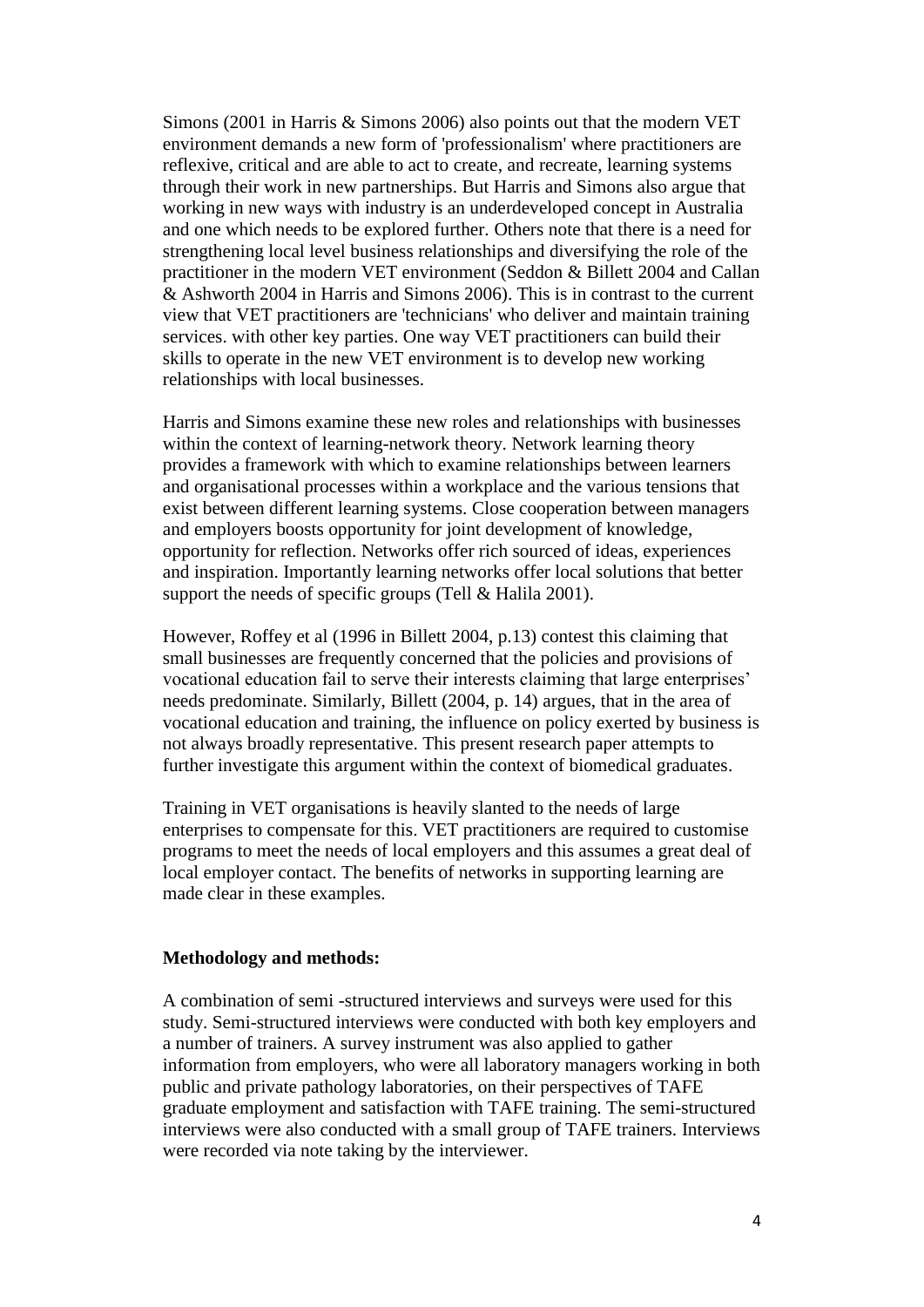Semi-structured interviews and are the most common method used in smallscale educational research [\(Drever 2003\)](#page-9-6). Semi structured interviews provide some structure to the interview process but also allow some flexibility in questioning and responding. Surveys and organisational documents provided some quantitative data on employer satisfaction with TAFE Training and level of engagement with TAFE NSW.

In interviews and surveys participants were asked to share their perspectives on the content and relevance of biomedical training in TAFE NSW to their laboratory operations and businesses. They were also asked to comment on their understandings of industry engagement.

The instruments sought feedback in three broad areas:

- 1. Changes in demand for biomedical graduates
- 2. Strengths and weaknesses in TAFE training in the areas of biomedical sciences
- 3. The level of engagement between employers and trainers

The respondents were encouraged to explain their views in detail. The returned data was compiled and analysed providing findings as outlined in the next section.

# **Analysis and Discussion**

Analysis of semi-structured interviews, survey questions and documents revealed various levels of engagement between TAFE and industry at both the peak body and local level. The survey data has also indicated a wide range of views among industry laboratory managers of the competencies of TAFE graduates. The data shows a strong correlation between the size of the laboratory and the satisfaction with and employment of TAFE graduates. Employers in larger laboratories are able to employ Technical Officers in a large volume, narrow skill role. Economies of scale allow them to also employ a Scientific Officer to supervise the Technical Officers. Small laboratories require a Technical Officers with a far greater breadth of skills and ability to work unsupervised. All of the data has contributed to highlighting various strengths and weaknesses for TAFE NSW in developing and delivering biomedical courses. Some of the key weaknesses lie in the relationship between documented policy and actual practices in establishing and maintaining relevant contact with industry to ensure currency in delivery of biomedical programs.

### *Systemic limitations on employment outcomes for TAFE graduates*

Data indicates that large laboratories often employ large numbers of TAFE trained Technical Officers (TOs) to carry out routine pathology testing. Scientific Officers (SOs) who are university graduates are also employed in laboratories as a requirement by the regulatory body. This body advises the National Pathology Accreditation Advisory Council (NPAAC). The NPAAC plays a key role in ensuring the quality of Australian pathology services and is responsible for the development and maintenance of standards and guidelines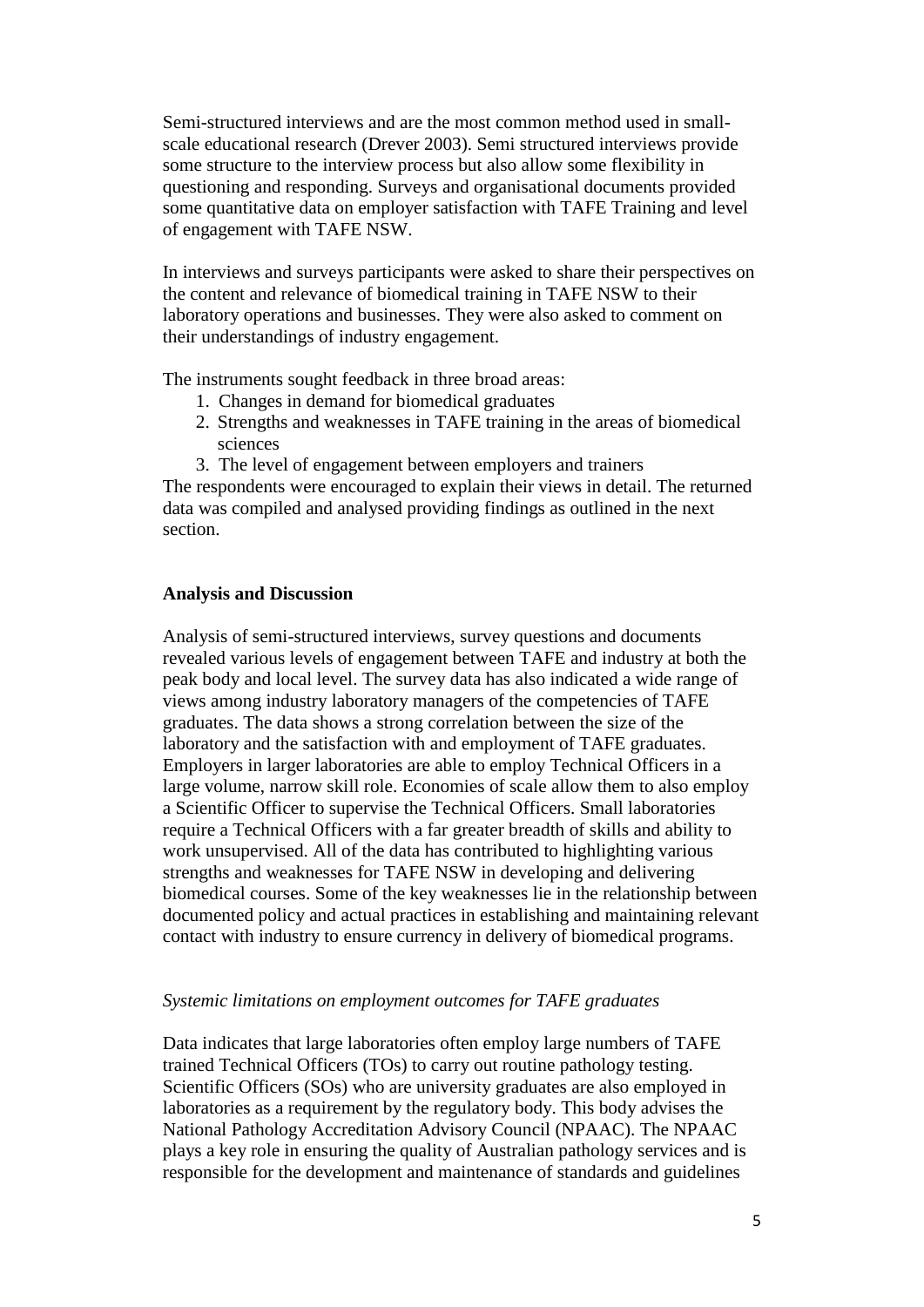for pathology practices. In addition the National Association of Testing Authorities (NATA) require that Scientific Officers (SOs) supervise TOs in multidisciplinary laboratories. Small laboratories, with fewer employees, also employ degree trained Scientific Officers (SOs) to manage a broad range of testing procedures, but there are generally fewer of these positions and hence limited pathways for employment progression in small organisations. The study also reveals that there is a culture among some key biomedical employers to employ only university degree qualified graduates. A key reason for this is that they perceive that a degree qualification is superior to that of a vocational Diploma.

#### *The relationship between TAFE NSW and the biomedical industry.*

The analysis of data indicates that the National, State and local RTO obligations including the required level of consultation with industry in developing programs, is clearly stated in documents and the RTO involved in this research project comprehensively adheres to these requirements. However, the actual practices of TAFE in developing strategies to continuously consult with local employers, to ensure relevance of delivery and assessment material, appears to be weak.

One reason for this perception of a weak link between TAFE and the biomedical industry is that much of the initial industry consultation conducted in the Scoping stages for courses is conducted with large enterprises whose needs differ greatly to those of smaller businesses. Large enterprises often require Diploma trained graduates to perform mostly routine pathology testing whereas smaller employers require degree qualified Scientific Officers (SOs) to perform a broader range of tasks. This narrow range of needs is reflected in the type of course advice provided to RTOs. On interviewee indicated that, in her RTO, contact with industry representatives has started to dwindle from weekly visits to what are now at best monthly visits. The increase in the use of online delivery now means that more units are being delivered as theory based units. Employers are noting a decrease in training in practical skills. This is evidenced in comments from a number of employers that they have not been contacted by local TAFE teachers in recent years, they are unaware that the TAFE biomedical Diploma qualification prepares graduates for Technical Officer positions. When asked about the level of satisfaction with TAFE Diploma trained Technical Officers, one local Laboratory Manager, Sarah, remarked that her hospital based laboratory does not hire TAFE trained graduates at all. The Laboratory Manager was unaware that TAFE graduates could fulfil the role of Technical Officer. This represents a fundamental lack of contact between TAFE NSW and a potential business partner. Also, the NPAAC requires that SOs perform supervisory roles in laboratories. Award conditions prevent Technical Officers from supervising staff in laboratories and thus many employers seek only SO trained staff with this broader range of duties.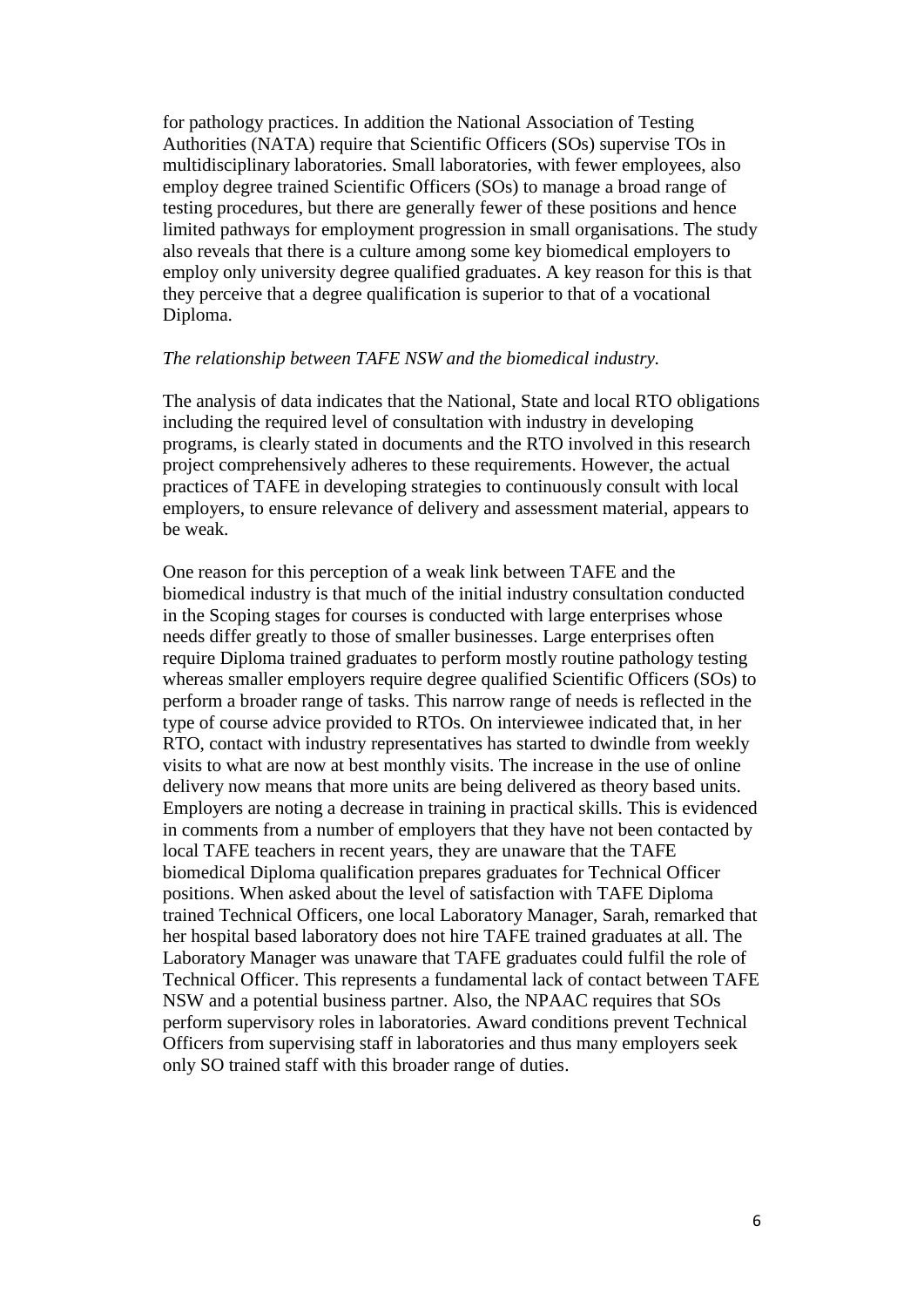# *Expected and anticipated relationships between RTOs and industry bodies*

The relationship between TAFE NSW and industry commences when TAFE NSW consults with peak industry bodies in the initials stages of developing courses. The training package is formulated from inputs provided by industry skills councils at a national level. When TAFE Institutes seek to include a qualification on their scope of registration they are required to demonstrate industry consultation. This consultation is generally conducted with large enterprises through industry training advisory boards. This process requires a local needs and demands analysis which is conducted by TAFE Institutes. Actual delivery of courses occur in colleges where industry contact is assumed to have already taken place. This assumption discourages further direct contact with local employers. It also challenges the level of local customisation envisaged by the national regulator.

Overall, a number of opportunities for strengthening relationships between RTOs and business have been identified by the present study. Figure 1 depicts the key elements in the VET course accreditation and industry and local business consultation processes and how each are related. The straight arrows indicate where strong uncontested relationships exist. The bent arrows indicate where relationships are weakened by assumptions, inadequate practices or awareness of TAFE NSW qualifications and other products and services.



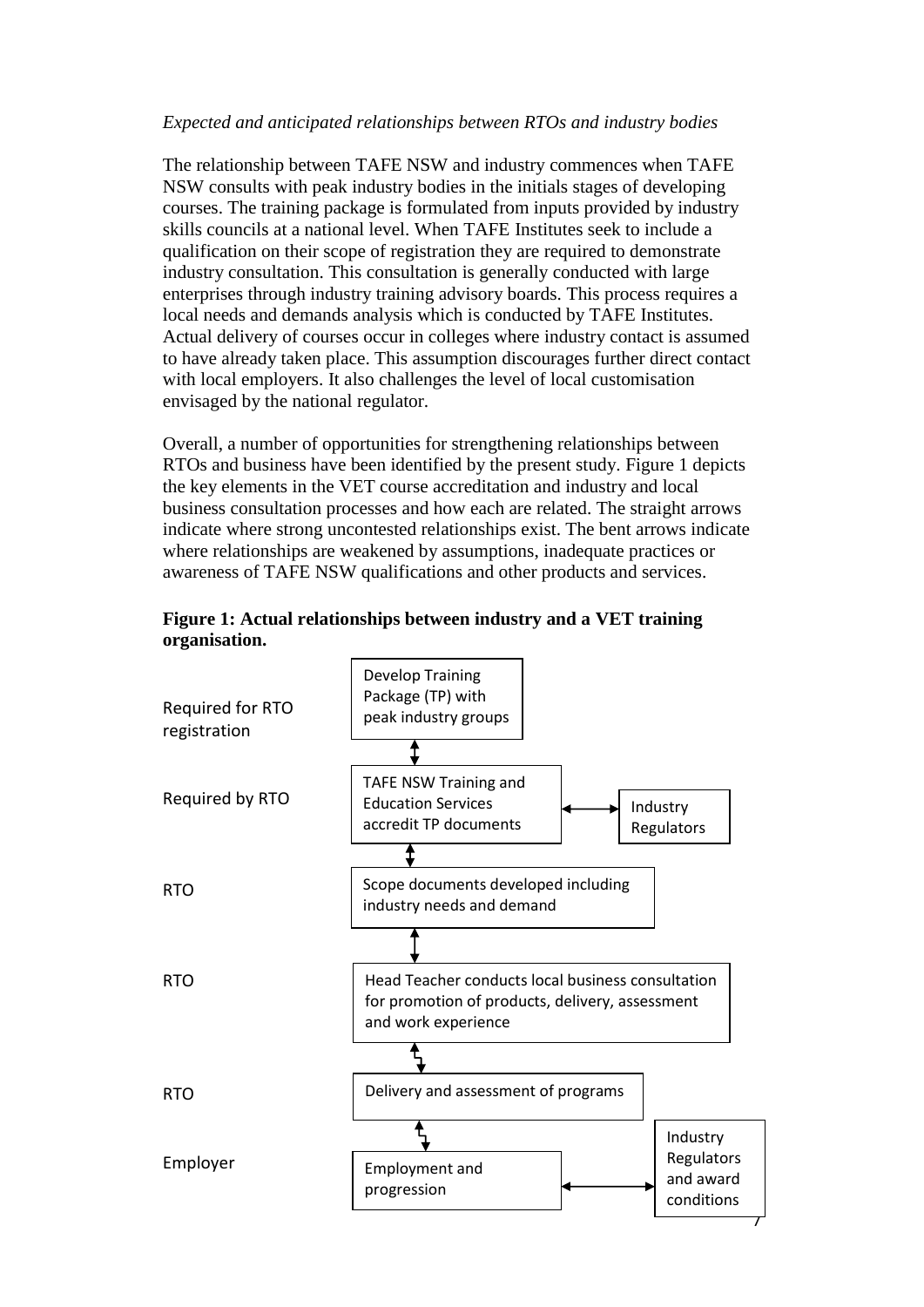In interviews and survey responses, laboratory managers in large and small biomedical testing businesses indicated that their contact with TAFE varies for the following reasons:

- a lack of time among laboratory managers to actively engage with TAFE teachers and other VET managers
- a lack of perceived need from large businesses large employers are consulted in the initial Scope development of courses and have little need to continue to develop relationships with individual Institutes.
- initial consultation with small businesses is limited and as such their need to maintain contact with TAFE Institutes and local colleges to communicate their needs, is greater than for large businesses.
- limited need to contact TAFE some employers are also enterprise RTOs which conduct their own qualification training. Many also conduct their own 'in-house' training on local protocols and 'ways of working'.
- a perception that particular Diplomas offered by TAFE NSW provide adequate 'bench- ready' graduates and further engagement of industry with local colleges is not required.
- a perception among employers that further input on TAFE course development is not welcome because the content and delivery mode is predetermined.

Some employers also note that they prefer TAFE qualifications and graduates compared to university qualifications and graduates. Reasons for this include:

- that the TAFE qualification holds a higher value within the biomedical business community compared to university degree. The TAFE qualification includes a relevant and appropriate balance of core industry required skills particularly histology, haematology, biochemistry, and microbiology.
- that TAFE graduates are well equipped to start working effectively and efficiently directly after graduating. TAFE graduates are 'bench ready' and 'understand pathology' whereas university graduates often need to be closely supervised and mentored for the first six months of employment. This is an additional cost to employers.
- The TAFE Diploma in Laboratory Operations (Pathology) qualification includes a component of compulsory work placement during the course. Work experience is viewed as highly valuable by laboratory managers and the wider biomedical industry.
- TAFE Technical Officers salaries cost less than Scientific Officers.

# *What TAFE teachers say*

The organisation expects regular industry contact but the processes are restrictive. Some of the key reasons cited by trainers, in at least one VET organisation about why industry consultation flounders, are that: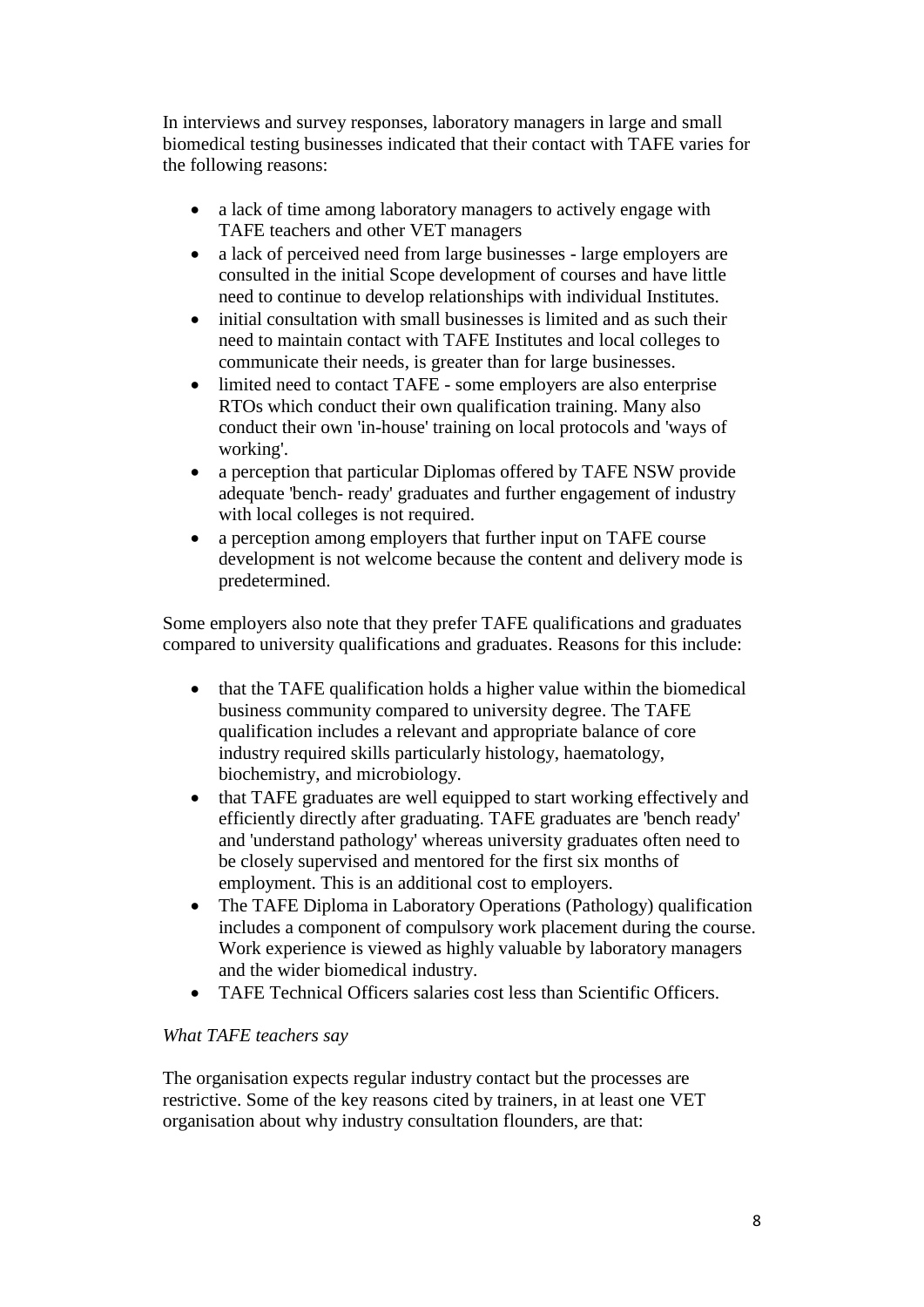- trainers are overburdened with day-to-day commitments and this leaves insufficient time for teachers to effectively engage with businesses and industry.
- senior trainers indicate that the process for actually participating in industry events is complex and lacks clarity. For example, in some cases, it is unclear who should attend informal events and how this participation is valued , recorded and counted. It is also difficult to arrange when funding and local protocols constrain ingenuity and motivation.
- contact with businesses and industry representatives are characterised by ad-hoc contact when time, funding and college and faculty protocols and approvals are satisfied.
- there is a long tradition and culture within the biomedical industry not to include educational managers on steering committees and boards.

# *Assumptions made by TAFE managers which weaken links with industry*

A number of assumptions are often made by TAFE managers and teachers that:

- industry consultation conducted at the course Scope level is sufficient to maintain ongoing relevance of program delivery and assessment. This suggests that they do not perceive the need to seek further employer engagement
- sufficient industry experience can be maintained by being a teacher and an assessor in VET organisations
- teachers have time to conduct regular industry consultations
- opportunities to participate in industry events and functions as a way to build industry connections are sufficient and that adequate funds are available
- the processes and structures for supporting teacher engagement with industry are sufficient.

This research project has highlighted a number of synergies with recent organisational and network learning literature which indicates that close working relationships between training organisations enhance training experiences for learners and assist the ongoing development of relevant training materials and assessment to meet industry needs. Positive employer satisfaction levels are more likely to result in positive future employment outcomes and sustain TAFE delivery.

### **Conclusion**

The study set out to identify factors which impact on employer satisfaction with VET training in the area of biomedical science. What the study found is that levels of employer satisfaction varied according to the size of the enterprise. This confirmed that training packages are less influenced by the needs of smaller enterprises. The study aligns with the views of Billet (2004)and Harris